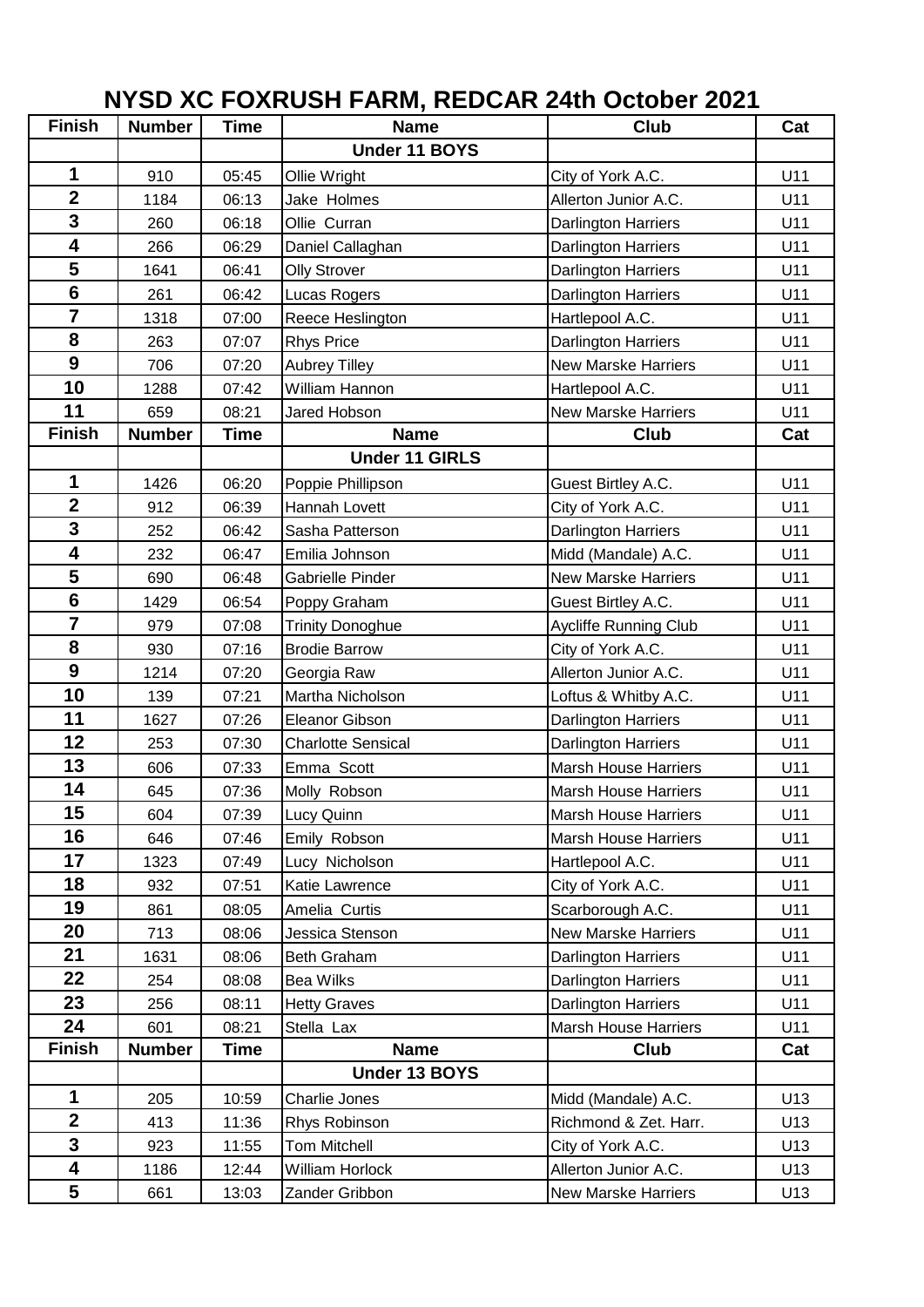| <b>Finish</b>           | <b>Number</b>           | Time        | <b>Name</b>                | <b>Club</b>                | Cat |
|-------------------------|-------------------------|-------------|----------------------------|----------------------------|-----|
|                         |                         |             | <b>Under 13 GIRLS</b>      |                            |     |
| 1                       | 134                     | 11:29       | Eleanor Walsh              | Loftus & Whitby A.C.       | U13 |
| $\overline{2}$          | 219                     | 11:46       | Sophie Quinn               | Midd (Mandale) A.C.        | U13 |
| 3                       | 1305                    | 11:53       | Neve Watson                | Hartlepool A.C.            | U13 |
| 4                       | 269                     | 11:54       | <b>Lottie Graves</b>       | Darlington Harriers        | U13 |
| 5                       | 905                     | 12:08       | Kate Setchell              | City of York A.C.          | U13 |
| 6                       | 402                     | 12:14       | Matilda Ellis              | Richmond & Zet. Harr.      | U13 |
| $\overline{\mathbf{7}}$ | 1427                    | 12:17       | Niamh Phillipson           | Guest Birtley A.C.         | U13 |
| 8                       | 1208                    | 13:04       | Maisy Davies               | Allerton Junior A.C.       | U13 |
| 9                       | 1201                    | 13:04       | Enna Carrick               | Allerton Junior A.C.       | U13 |
| 10                      | 1630                    | 13:47       | Chloe Graham               | Darlington Harriers        | U13 |
| 11                      | 907                     | 14:25       | <b>Emily Lawrence</b>      | City of York A.C.          | U13 |
| 12                      | 1321                    | 16:57       | Ave Nicholson              | Hartlepool A.C.            | U13 |
| 13                      | 1310                    | 17:28       | Liv Unwin                  | Hartlepool A.C.            | U13 |
|                         |                         |             | <b>TEAM SCORES</b>         |                            |     |
|                         | POS.                    | PTS.        |                            |                            |     |
|                         | 1                       | 28          | Hartlepool A.C.            |                            |     |
| <b>Finish</b>           | <b>Number</b>           | <b>Time</b> | <b>Name</b>                | <b>Club</b>                | Cat |
|                         |                         |             | Under 15 BOYS              |                            |     |
| 1                       | 286                     | 10:58       | Harry Lyons                | <b>Darlington Harriers</b> | U15 |
| $\overline{2}$          | 284                     | 11:14       | Alex Boyer                 | Darlington Harriers        | U15 |
| 3                       | 666                     | 11:21       | <b>William Young</b>       | <b>New Marske Harriers</b> | U15 |
| 4                       | 133                     | 11:47       | Greg Walsh                 | Loftus & Whitby A.C.       | U15 |
| 5                       | 415                     | 12:09       | Ollie Middleton            | Richmond & Zet. Harr.      | U15 |
| $6\phantom{1}$          | 418                     | 12:16       | <b>Thomas Carter</b>       | Richmond & Zet. Harr.      | U15 |
| $\overline{7}$          | 206                     | 12:22       | Luke Boothby               | Midd (Mandale) A.C.        | U15 |
| 8                       | 414                     | 12:36       | Sam Archer                 | Richmond & Zet. Harr.      | U15 |
| $\boldsymbol{9}$        | 867                     | 12:47       | Jamil Miah                 | Scarborough A.C.           | U15 |
| 10                      | 1640                    | 13:48       | <b>Matthew Vest</b>        | Darlington Harriers        | U15 |
| 11                      | 142                     | 13:51       | Luke Summerson             | Loftus & Whitby A.C.       | U15 |
| 12                      | 140                     | 13:53       | Ashton Williamson          | Loftus & Whitby A.C.       | U15 |
| 13                      | 287                     | 15:38       | Thomas Grayson             | Darlington Harriers        | U15 |
| 14                      | 1311                    | 16:12       | Joshua Hold                | Hartlepool A.C.            | U15 |
| 15                      | 1322                    | 16:27       | Harry Nicholson            | Hartlepool A.C.            | U15 |
|                         |                         |             | <b>TEAM SCORES</b>         |                            |     |
|                         | POS.                    | PTS.        |                            |                            |     |
|                         | 1                       | 13          | <b>Darlington Harriers</b> |                            |     |
|                         | $\mathbf 2$             | 19          | Richmond & Zet. Harr.      |                            |     |
|                         | $\overline{\mathbf{3}}$ | 27          | Loftus & Whitby A.C.       |                            |     |
| <b>Finish</b>           | <b>Number</b>           | <b>Time</b> | <b>Name</b>                | <b>Club</b>                | Cat |
|                         |                         |             | <b>Under 15 GIRLS</b>      |                            |     |
| 1                       | 279                     | 11:50       | Zara Jones                 | Darlington Harriers        | U15 |
| $\mathbf 2$<br>3        | 281                     | 13:08       | Sophie Bannister           | Darlington Harriers        | U15 |
| 4                       | 220                     | 13:15       | Jennifer Iceton            | Midd (Mandale) A.C.        | U15 |
|                         | 278                     | 13:55       | Savannah Tarn              | Darlington Harriers        | U15 |
| 5                       | 405                     | 14:00       | Phobe Haw                  | Richmond & Zet. Harr.      | U15 |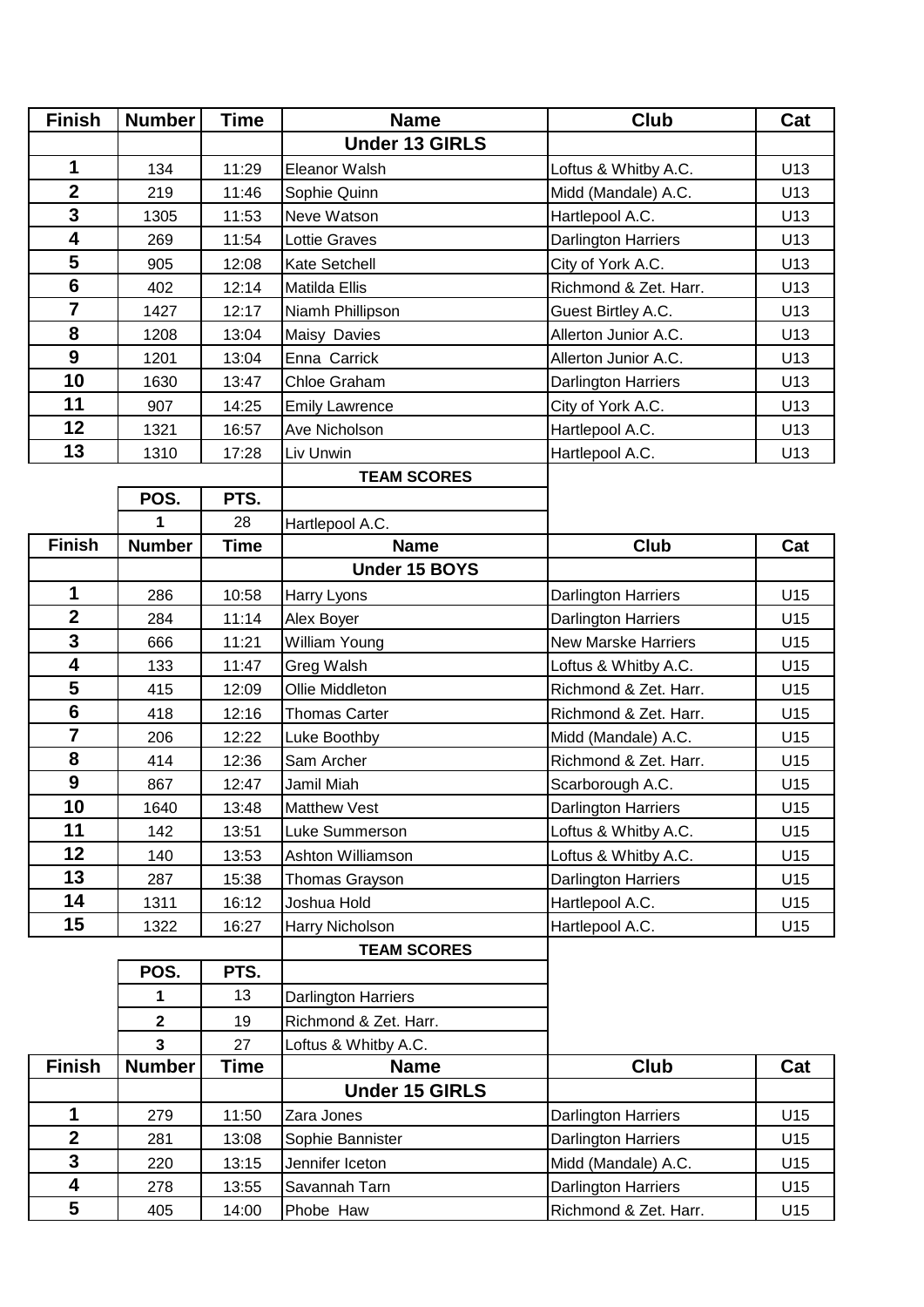| 406 | 14:02               | Olivia Jackson Bowers | Harr.<br>& 2<br>Zet.<br><b>Richmond</b> | U15  |
|-----|---------------------|-----------------------|-----------------------------------------|------|
| 934 | $-$<br>7.02<br>7.UJ | Fulford<br>Annabel    | City<br>Δ∩<br>York<br>0t<br>9.U.        | ـ 15 |

| <b>Finish</b>    | <b>Number</b> | <b>Time</b> | <b>Name</b>                  | Club                        | Cat             |
|------------------|---------------|-------------|------------------------------|-----------------------------|-----------------|
|                  |               |             | <b>Under 17 MEN</b>          |                             |                 |
| 1                | 466           | 21:59       | Thomas O'Mahoney             | Richmond & Zet. Harr.       | U17             |
| $\overline{2}$   | 423           | 22:18       | Joseph Reeve                 | Richmond & Zet. Harr.       | U17             |
| $\overline{3}$   | 422           | 22:21       | Joshua Hammett               | Richmond & Zet. Harr.       | U17             |
| 4                | 1155          | 23:18       | George Rice                  | Beverley A.C.               | U17             |
| 5                | 295           | 24:04       | Dylan Wilson                 | <b>Darlington Harriers</b>  | U17             |
| $6\phantom{1}6$  | 141           | 24:37       | Ben Williamson               | Loftus & Whitby A.C.        | U17             |
| $\overline{7}$   | 667           | 25:07       | <b>Jack Farrel</b>           | <b>New Marske Harriers</b>  | U17             |
| 8                | 209           | 25:18       | <b>Thomas McKie</b>          | Midd (Mandale) A.C.         | U17             |
| 9                | 1639          | 33:08       | <b>Ben Buckley</b>           | <b>Darlington Harriers</b>  | U17             |
|                  |               |             | <b>TEAM SCORES</b>           |                             |                 |
|                  | POS.          | PTS.        |                              |                             |                 |
|                  | 1             | 6           | Richmond & Zet. Harr.        |                             |                 |
| <b>Finish</b>    | <b>Number</b> | <b>Time</b> | <b>Name</b>                  | <b>Club</b>                 | Cat             |
|                  |               |             | U17, U20, SENIOR & VET WOMEN |                             |                 |
| 1                | 290           | 24:51       | Marissa Boon                 | <b>Darlington Harriers</b>  | U17             |
| $\overline{2}$   | 1102          | 24:59       | Abby Barker                  | Stockton Striders A.C.      | V35             |
| 3                | 107           | 25:07       | <b>Grace Rodgers</b>         | Loftus & Whitby A.C.        | <b>SEN</b>      |
| 4                | 108           | 25:11       | <b>Hope Rodgers</b>          | Loftus & Whitby A.C.        | <b>SEN</b>      |
| 5                | 410           | 25:15       | Shannon Robinson             | Richmond & Zet. Harr.       | U17             |
| $6\phantom{a}$   | 308           | 25:21       | <b>Bernadette Caygill</b>    | <b>Darlington Harriers</b>  | V45             |
| $\overline{7}$   | 301           | 25:25       | Amy Pickworth                | Darlington Harriers         | V35             |
| 8                | 1105          | 25:28       | Emily Palmer                 | Stockton Striders A.C.      | <b>SEN</b>      |
| $\boldsymbol{9}$ | 437           | 25:57       | Rebecca Smith                | Richmond & Zet. Harr.       | <b>SEN</b>      |
| 10               | 1106          | 26:03       | Faye Buckton                 | Stockton Striders A.C.      | <b>SEN</b>      |
| 11               | 1565          | 26:14       | Bronwyn Mayo                 | Thirsk & Sowerby Harr.      | V35             |
| 12               | 1248          | 26:22       | <b>Tabatha Todd</b>          | Easingwold R. Club          | U17             |
| 13               | 697           | 26:22       | Gemma Harcombe-Moore         | <b>New Marske Harriers</b>  | V35             |
| 14               | 647           | 26:27       | <b>Emily Patterson</b>       | <b>Marsh House Harriers</b> | U17             |
| 15               | 58            | 26:31       | <b>Charlotte Perkins</b>     | <b>H'Pool Burn Road</b>     | <b>SEN</b>      |
| 16               | 1430          | 26:42       | Amy Etherington              | Guest Crook A.C.            | <b>SEN</b>      |
| 17               | 703           | 26:52       | Patricia Speedie             | New Marske Harriers         | V <sub>50</sub> |
| 18               | 64            | 27:02       | Joanne Scott                 | H'Pool Burn Road            | V <sub>50</sub> |
| 19               | 1452          | 27:06       | Hazelle Webster-Costella     | M'bro & Cleve Harriers      | <b>SEN</b>      |
| 20               | 1104          | 27:09       | Gina King                    | Stockton Striders A.C.      | <b>SEN</b>      |
| 21               | 292           | 27:29       | Mia Wetherill                | <b>Darlington Harriers</b>  | U17             |
| 22               | 853           | 27:41       | <b>Hester Butterworth</b>    | Scarborough A.C.            | V <sub>50</sub> |
| 23               | 146           | 27:49       | Julia Jackson                | Loftus & Whitby A.C.        | V50             |
| 24               | 368           | 28:03       | <b>Esther Harrison</b>       | Thirsk & Sowerby Harr.      | V35             |
| 25               | 409           | 28:24       | Alana Teasdale               | Richmond & Zet. Harr.       | U17             |

317 28:51 Pauline Brown Darlington Harriers V55

**27** 1411 29:18 Gemma Leadbetter North East Project V35<br> **28** 147 29:21 Dawn Harrison Loftus & Whitby A.C. V50

698 29:22 Louise Danby New Marske Harriers V35

**29:21 Dawn Harrison Loftus & Whitby A.C.** V50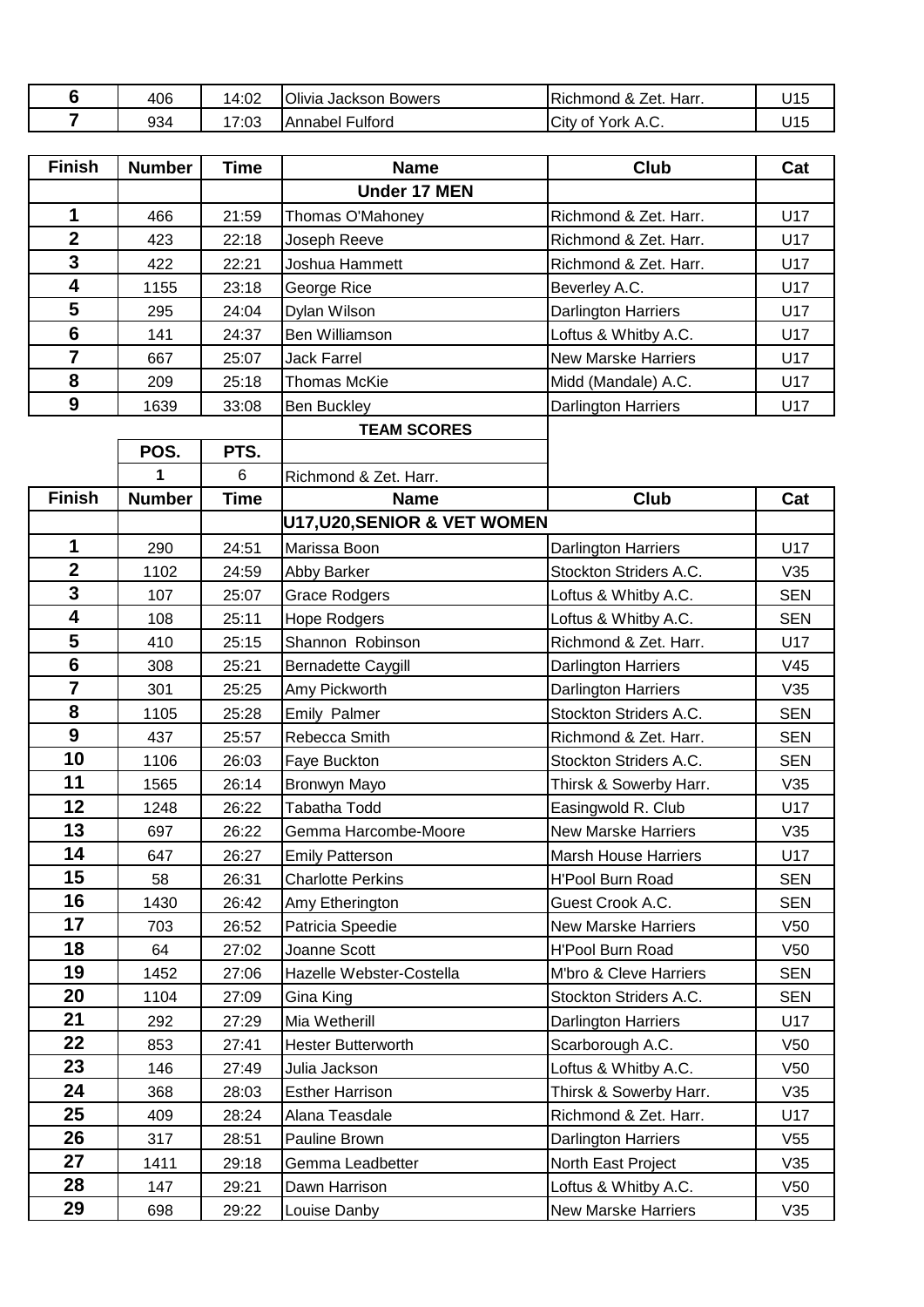| 30 | 431  | 29:37 | Kimberley Reeve           | Richmond & Zet. Harr.       | V50             |
|----|------|-------|---------------------------|-----------------------------|-----------------|
| 31 | 129  | 29:42 | Grace Cook                | Loftus & Whitby A.C.        | U20             |
| 32 | 6    | 29:45 | Jo Beddow                 | <b>H'Pool Burn Road</b>     | V45             |
| 33 | 1107 | 29:45 | Liz Simpson               | Stockton Striders A.C.      | V40             |
| 34 | 551  | 29:48 | Abbie Hull                | <b>Quakers Running Club</b> | V40             |
| 35 | 1634 | 29:48 | Sarah Wilson              | <b>Darlington Harriers</b>  | V45             |
| 36 | 1100 | 30:21 | Nikki Meakin              | <b>Redcar Running Club</b>  | V40             |
| 37 | 145  | 30:21 | Kyah Hall                 | Loftus & Whitby A.C.        | <b>SEN</b>      |
| 38 | 1140 | 30:22 | Emma Fleming              | Stockton Striders A.C.      | V40             |
| 39 | 294  | 30:29 | <b>Emily Vest</b>         | Darlington Harriers         | U17             |
| 40 | 580  | 30:38 | Louise Trainer            | <b>Quakers Running Club</b> | V <sub>50</sub> |
| 41 | 3    | 30:49 | Amy Atkins                | H'Pool Burn Road            | <b>SEN</b>      |
| 42 | 103  | 30:51 | Susan Dick                | Loftus & Whitby A.C.        | V45             |
| 43 | 432  | 30:52 | <b>Elly Robertson</b>     | Richmond & Zet. Harr.       | <b>SEN</b>      |
| 44 | 438  | 30:54 | <b>Elaine Watters</b>     | Richmond & Zet. Harr.       | V45             |
| 45 | 439  | 30:55 | Pauline Whittaker         | Richmond & Zet. Harr.       | V <sub>55</sub> |
| 46 | 1232 | 31:08 | Laura Mason               | Easingwold R. Club          | <b>SEN</b>      |
| 47 | 289  | 31:26 | <b>Suerin Park</b>        | <b>Darlington Harriers</b>  | U17             |
| 48 | 435  | 31:27 | <b>Gail Smith</b>         | Richmond & Zet. Harr.       | V <sub>55</sub> |
| 49 | 302  | 31:35 | Michaela Sowerby          | Darlington Harriers         | V35             |
| 50 | 1605 | 31:42 | Katy Fahey                | <b>Redcar Running Club</b>  | V35             |
| 51 | 1244 | 31:47 | Catherine Howell-Walmsley | Easingwold R. Club          | V45             |
| 52 | 104  | 31:48 | Kelly Clapton             | Loftus & Whitby A.C.        | V50             |
| 53 | 1350 | 31:53 | Anna Parker               | Orchard Eagles R.C.         | V40             |
| 54 | 701  | 31:53 | Sarah Gunn                | <b>New Marske Harriers</b>  | V45             |
| 55 | 153  | 31:54 | Pam Birch                 | M'bro & Cleve Harriers      | V55             |
| 56 | 1096 | 31:59 | Donna Blackwell           | Redcar Running Club         | V40             |
| 57 | 1231 | 32:04 | Rosey Gregg               | Easingwold R. Club          | <b>SEN</b>      |
| 58 | 1117 | 32:13 | Michelle Ince             | Stockton Striders A.C.      | V50             |
| 59 | 1562 | 32:30 | Sarah Crane Harrison      | Thirsk & Sowerby Harr.      | V35             |
| 60 | 1529 | 32:34 | Ann Harrington            | Bedale & Aiskew R.          | V40             |
| 61 | 1563 | 32:45 | Andrea Colls              | Thirsk & Sowerby Harr.      | V40             |
| 62 | 553  | 32:46 | Emma Good                 | <b>Quakers Running Club</b> | V40             |
| 63 | 1128 | 32:49 | Karen Askwith             | Stockton Striders A.C.      | V40             |
| 64 | 800  | 32:56 | Victoria Wright           | North York Moors A.C.       | V45             |
| 65 | 555  | 32:58 | Claire Chapman            | <b>Quakers Running Club</b> | V45             |
| 66 | 1526 | 33:08 | Louise Baker              | Bedale & Aiskew R.          | V40             |
| 67 | 4    | 33:09 | Julie Bake                | H'Pool Burn Road            | V60             |
| 68 | 1352 | 33:10 | Gemma Reay                | Orchard Eagles R.C.         | V40             |
| 69 | 118  | 33:15 | Pat Richard               | Loftus & Whitby A.C.        | V70             |
| 70 | 51   | 33:18 | <b>Clair Minton</b>       | H'Pool Burn Road            | V40             |
| 71 | 565  | 33:27 | Julie Russell             | <b>Quakers Running Club</b> | V50             |
| 72 | 1537 | 33:31 | Helen Adams               | Bedale & Aiskew R.          | V <sub>55</sub> |
| 73 | 1642 | 33:34 | Diane Jones               | Darlington Harriers         | V <sub>50</sub> |
| 74 | 574  | 33:41 | Rebecca jones             | <b>Quakers Running Club</b> | V45             |
| 75 | 1126 | 34:22 | Sarah Winter              | Stockton Striders A.C.      | V35             |
| 76 | 1327 | 34:22 | Jenny Beadnall            | Orchard Eagles R.C.         | V40             |
| 77 | 552  | 34:25 | Hannah Alderson           | <b>Quakers Running Club</b> | V40             |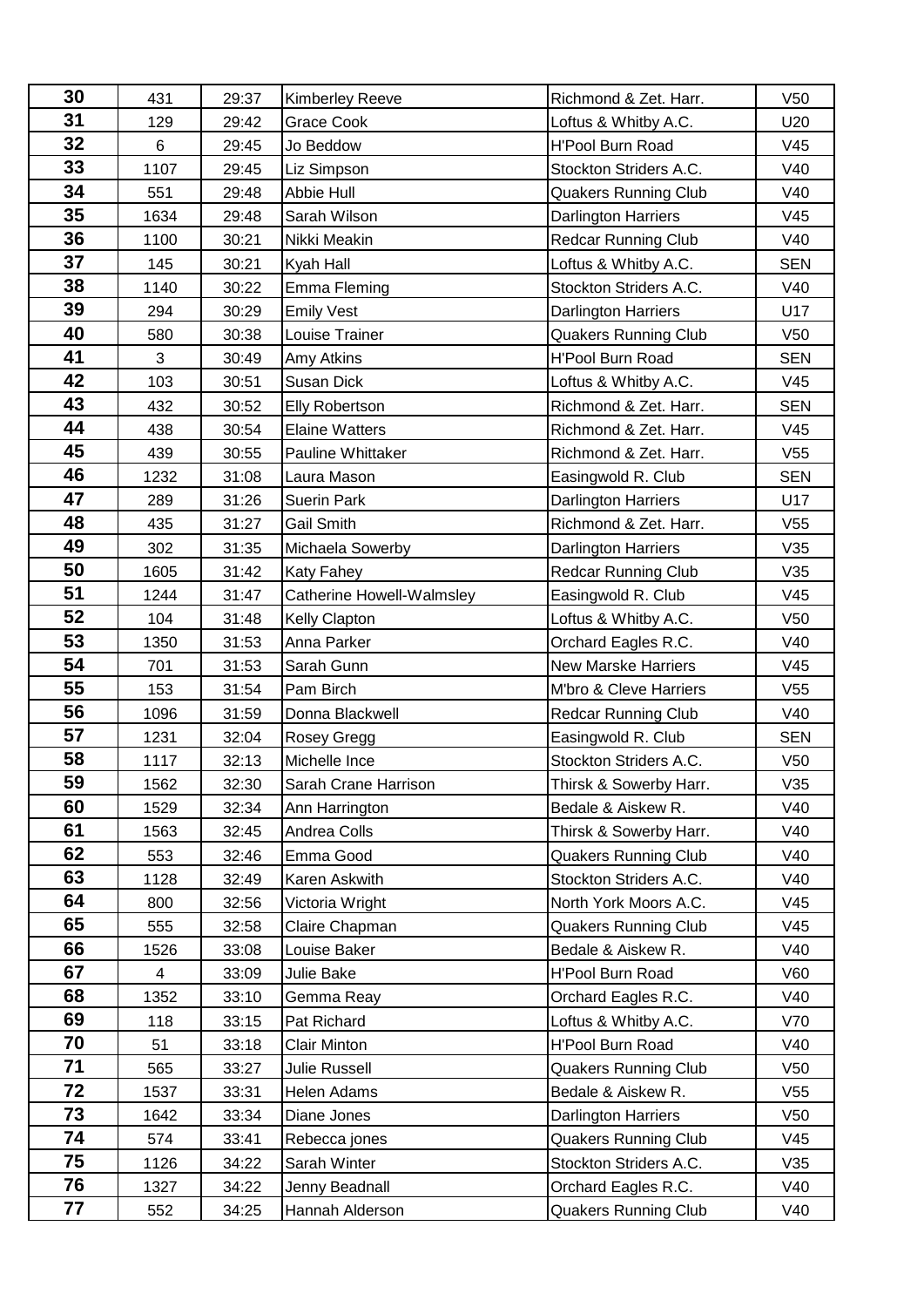| 78  | 560  | 34:43    | Diane Lockhart              | <b>Quakers Running Club</b>  | V40             |
|-----|------|----------|-----------------------------|------------------------------|-----------------|
| 79  | 1110 | 34:47    | Dawn Whitehouse             | Stockton Striders A.C.       | V <sub>50</sub> |
| 80  | 786  | 34:54    | Anne Robson                 | North York Moors A.C.        | <b>V60</b>      |
| 81  | 630  | 34:57    | Joanne Love                 | <b>Marsh House Harriers</b>  | V35             |
| 82  | 951  | 35:37    | Melanie Rowland             | <b>Aycliffe Running Club</b> | V50             |
| 83  | 1304 | 35:45    | Natalie Watson              | Hartlepool A.C.              | V35             |
| 84  | 789  | 36:00    | Carolyn Gale                | North York Moors A.C.        | V70             |
| 85  | 144  | 36:15    | Ann Currie                  | Loftus & Whitby A.C.         | V60             |
| 86  | 557  | 36:22    | <b>Helen Clarke</b>         | <b>Quakers Running Club</b>  | V45             |
| 87  | 564  | 36:29    | Claire Norman               | <b>Quakers Running Club</b>  | V45             |
| 88  | 626  | 36:35    | Fiona Roe                   | <b>Marsh House Harriers</b>  | <b>SEN</b>      |
| 89  | 573  | 37:06    | Barbara Barker              | <b>Quakers Running Club</b>  | V40             |
| 90  | 1091 | 37:07    | Jenny Parker                | <b>Redcar Running Club</b>   | V50             |
| 91  | 953  | 37:19    | Kelly Dickinson             | Aycliffe Running Club        | V35             |
| 92  | 558  | 37:43    | Sandra Martin               | <b>Quakers Running Club</b>  | V55             |
| 93  | 1602 | 37:45    | Kerry Welch                 | <b>Redcar Running Club</b>   | V40             |
| 94  | 1125 | 37:46    | Liz Jordan                  | Stockton Striders A.C.       | V60             |
| 95  | 155  | 38:05    | Susan Pamela Kershaw        | M'bro & Cleve Harriers       | V <sub>50</sub> |
| 96  | 699  | 38:08    | Michelle Bell               | <b>New Marske Harriers</b>   | V40             |
| 97  | 1336 | 38:09    | Samantha Griffiths          | Orchard Eagles R.C.          | V45             |
| 98  | 1532 | 38:32    | Karen Arwen                 | Bedale & Aiskew R.           | V35             |
| 99  | 116  | 38:38    | Emma Jackson                | Loftus & Whitby A.C.         | V45             |
| 100 | 159  | 38:46    | <b>Christine Richardson</b> | M'bro & Cleve Harriers       | V65             |
| 101 | 579  | 39:23    | Rachel Maddison             | <b>Quakers Running Club</b>  | V35             |
| 102 | 571  | 39:28    | Caroline Litster            | <b>Quakers Running Club</b>  | V40             |
| 103 | 964  | 39:44    | Penny Johnson               | Aycliffe Running Club        | V50             |
| 104 | 1635 | 39:53    | Caroline Gibson             | Darlington Harriers          | V40             |
| 105 | 1099 | 40:17    | Donna Roe                   | <b>Redcar Running Club</b>   | V40             |
| 106 | 865  | 40:21    | <b>Brenda May</b>           | Scarborough A.C.             | V <sub>55</sub> |
| 107 | 883  | 40:27    | Tricia Child                | Teesdale A.C.                | V60             |
| 108 | 1359 | 40:29    | Rachael Swales              | Orchard Eagles R.C.          | V40             |
| 109 | 1481 | 40:34    | <b>Ruth Hancock</b>         | Hambleton A.R.C.             | V <sub>50</sub> |
| 110 | 700  | 41:24    | Lisa Chapman                | <b>New Marske Harriers</b>   | V45             |
| 111 | 576  | 41:26    | Sue New                     | <b>Quakers Running Club</b>  | V <sub>55</sub> |
| 112 | 577  | 42:00    | <b>Trish Abbot</b>          | <b>Quakers Running Club</b>  | V40             |
| 113 | 386  | 42:06    | Margaret Wikeley            | Thirsk & Sowerby Harr.       | V75             |
| 114 | 362  | 42:48    | Sharon Keegan               | Thirsk & Sowerby Harr.       | V <sub>55</sub> |
| 115 | 968  | 43:13    | Samantha Baronowski         | <b>Aycliffe Running Club</b> | V40             |
| 116 | 877  | 44:47    | Alison Mounter              | Teesdale A.C.                | V <sub>55</sub> |
| 117 | 554  | 45:05    | <b>Alison Hardwick</b>      | <b>Quakers Running Club</b>  | V65             |
| 118 | 559  | 45:06    | Kay Bell                    | <b>Quakers Running Club</b>  | V <sub>50</sub> |
| 119 | 705  | 45:08    | Helen Tyreman               | <b>New Marske Harriers</b>   | V60             |
| 120 | 982  | 46:48    | Susan Clark                 | Aycliffe Running Club        | V65             |
| 121 | 999  | 50:16    | Jan McLuckie                | <b>Aycliffe Running Club</b> | V65             |
| 122 | 561  | 57:24    | Sharon Carr                 | <b>Quakers Running Club</b>  | V45             |
| 123 | 563  | 57:59    | Lin Gossage                 | <b>Quakers Running Club</b>  | V70             |
| 124 | 1356 | 01:02:03 | Laura Smith                 | Orchard Eagles R.C.          | <b>SEN</b>      |
| 125 | 1351 | 01:02:06 | <b>Clare Porteous</b>       | Orchard Eagles R.C.          | <b>SEN</b>      |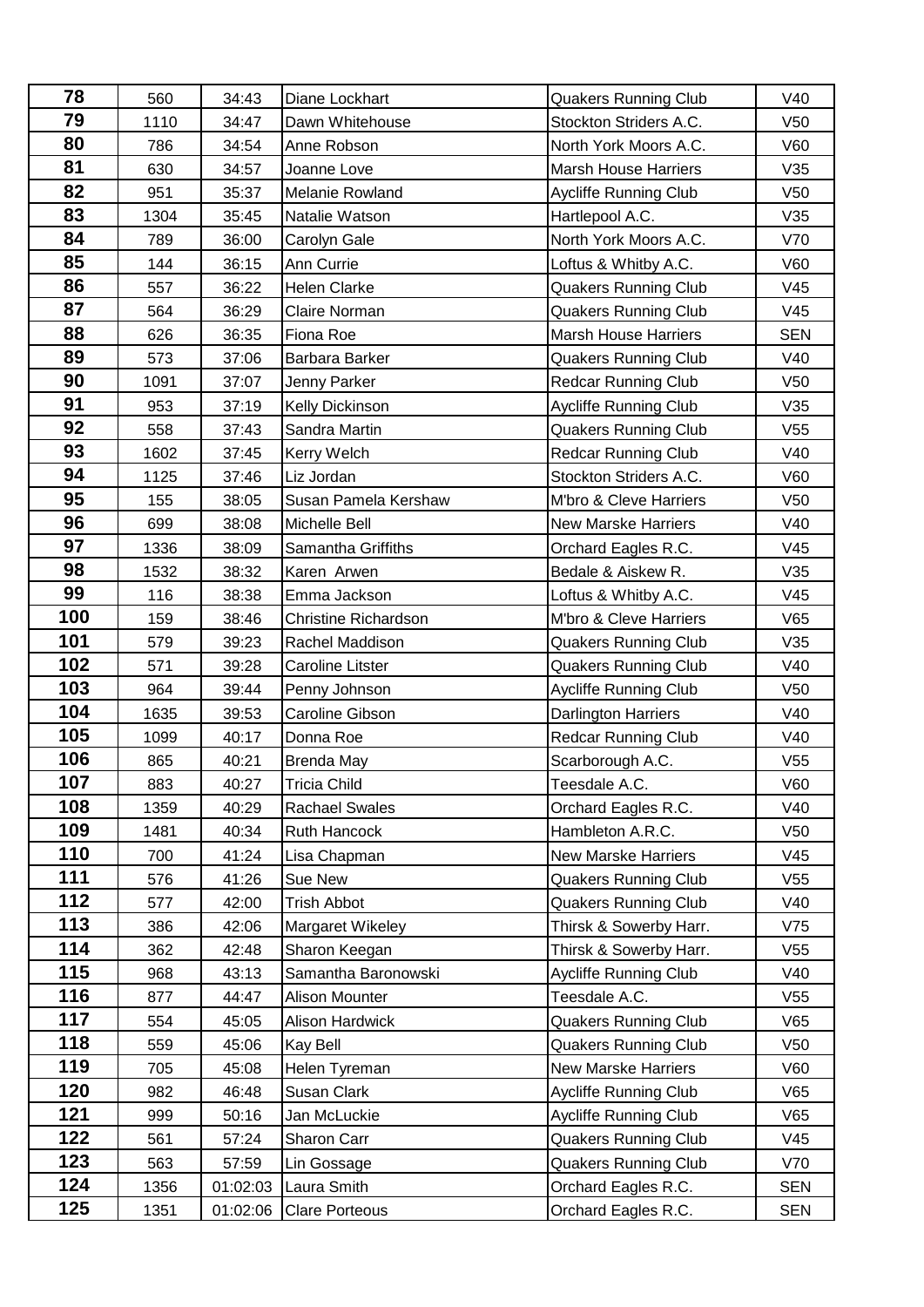|                |                         |             | <b>TEAM SCORES</b>               |                             |                 |
|----------------|-------------------------|-------------|----------------------------------|-----------------------------|-----------------|
|                | POS.                    | PTS.        |                                  |                             |                 |
|                | 1                       | 35          | Darlington Harriers              |                             |                 |
|                | $\mathbf 2$             | 40          | Stockton Striders A.C.           |                             |                 |
|                | 3                       | 58          | Loftus & Whitby A.C.             |                             |                 |
|                | $\overline{\mathbf{4}}$ | 69          | Richmond & Zet. Harr.            |                             |                 |
|                | 5                       | 106         | <b>H'Pool Burn Road Harriers</b> |                             |                 |
|                | 6                       | 113         | <b>New Marske Harriers</b>       |                             |                 |
|                | $\overline{7}$          | 155         | Thirsk & Sowerby Harr.           |                             |                 |
|                | 8                       | 166         | Easingwold R. Club               |                             |                 |
|                | 9                       | 201         | <b>Quakers Running Club</b>      |                             |                 |
|                | 10                      | 232         | <b>Redcar Running Club</b>       |                             |                 |
|                | 11                      | 269         | M'bro & Cleve Harriers           |                             |                 |
|                | 12                      | 294         | Orchard Eagles R.C.              |                             |                 |
|                | 13                      | 296         | Bedale & Aiskew R.               |                             |                 |
|                | 14                      | 391         | <b>Aycliffe Running Club</b>     |                             |                 |
| <b>Finish</b>  | <b>Number</b>           | <b>Time</b> | <b>Name</b>                      | Club                        | Cat             |
|                |                         |             | <b>U20, SENIOR &amp; VET MEN</b> |                             |                 |
| 1              | 177                     | 29:54       | Gregory Jayasuriya               | M'bro & Cleve Harriers      | <b>SEN</b>      |
| $\overline{2}$ | 627                     | 30:06       | Liam Aldridge                    | <b>Marsh House Harriers</b> | <b>SEN</b>      |
| $\overline{3}$ | 458                     | 30:52       | Jake Stephenson                  | Richmond & Zet. Harr.       | <b>SEN</b>      |
| 4              | 455                     | 31:17       | Rob Scott                        | Richmond & Zet. Harr.       | <b>SEN</b>      |
| 5              | 324                     | 31:26       | Liviu Ionita                     | <b>Darlington Harriers</b>  | <b>SEN</b>      |
| $6\phantom{1}$ | 460                     | 32:02       | Scott Wardman                    | Richmond & Zet. Harr.       | <b>SEN</b>      |
| $\overline{7}$ | 657                     | 32:05       | Tom Danby                        | <b>New Marske Harriers</b>  | <b>SEN</b>      |
| 8              | $\overline{7}$          | 32:08       | Simon Bennett                    | <b>H'Pool Burn Road</b>     | V40             |
| 9              | 81                      | 32:10       | Steven Walker                    | H'Pool Burn Road            | <b>SEN</b>      |
| 10             | 631                     | 32:14       | Darren Smith                     | <b>Marsh House Harriers</b> | V40             |
| 11             | 457                     | 32:27       | Charlie Stephenson               | Richmond & Zet. Harr.       | U20             |
| 12             | 625                     | 32:56       | <b>Andrew Love</b>               | <b>Marsh House Harriers</b> | <b>SEN</b>      |
| 13             | 19                      | 33:50       | <b>Richard Darling</b>           | H'Pool Burn Road            | V40             |
| 14             | 117                     | 34:02       | James Wilson                     | Loftus & Whitby A.C.        | V40             |
| 15             | 1566                    | 34:12       | Paul Peacock                     | Thirsk & Sowerby Harr.      | V55             |
| 16             | 638                     | 34:18       | Andy Hardy                       | <b>Marsh House Harriers</b> | V50             |
| 17             | 451                     | 34:21       | <b>Steve Middleton</b>           | Richmond & Zet. Harr.       | V45             |
| 18             | 1227                    | 34:23       | Craig Gath                       | Easingwold R. Club          | V45             |
| 19             | 351                     | 34:26       | Tom Levi                         | Thirsk & Sowerby Harr.      | <b>SEN</b>      |
| 20             | 442                     | 34:28       | <b>Mark Forrest</b>              | Richmond & Zet. Harr.       | V <sub>55</sub> |
| 21             | 13                      | 35:09       | <b>Andrew Carey</b>              | H'Pool Burn Road            | V <sub>55</sub> |
| 22             | 967                     | 35:11       | John Firby                       | Aycliffe Running Club       | <b>SEN</b>      |
| 23             | 188                     | 35:13       | Adam Poole                       | M'bro & Cleve Harriers      | V45             |
| 24             | 1137                    | 35:14       | Jonathon Archer                  | Stockton Striders A.C.      | V45             |
| 25             | 779                     | 35:15       | <b>Richard Atkins</b>            | North York Moors A.C.       | V40             |
| 26             | 169                     | 35:17       | Paul Chow                        | M'bro & Cleve Harriers      | V45             |
| 27             | 501                     | 35:17       | <b>Marc Ellis</b>                | <b>Quakers Running Club</b> | V45             |
| 28             | 672                     | 35:27       | <b>Simon Clements</b>            | <b>New Marske Harriers</b>  | V40             |
| 29             | 1363                    | 35:29       | <b>Russell Wright</b>            | Orchard Eagles R.C.         | <b>SEN</b>      |
| 30             | 443                     | 35:30       | John Gray                        | Richmond & Zet. Harr.       | V45             |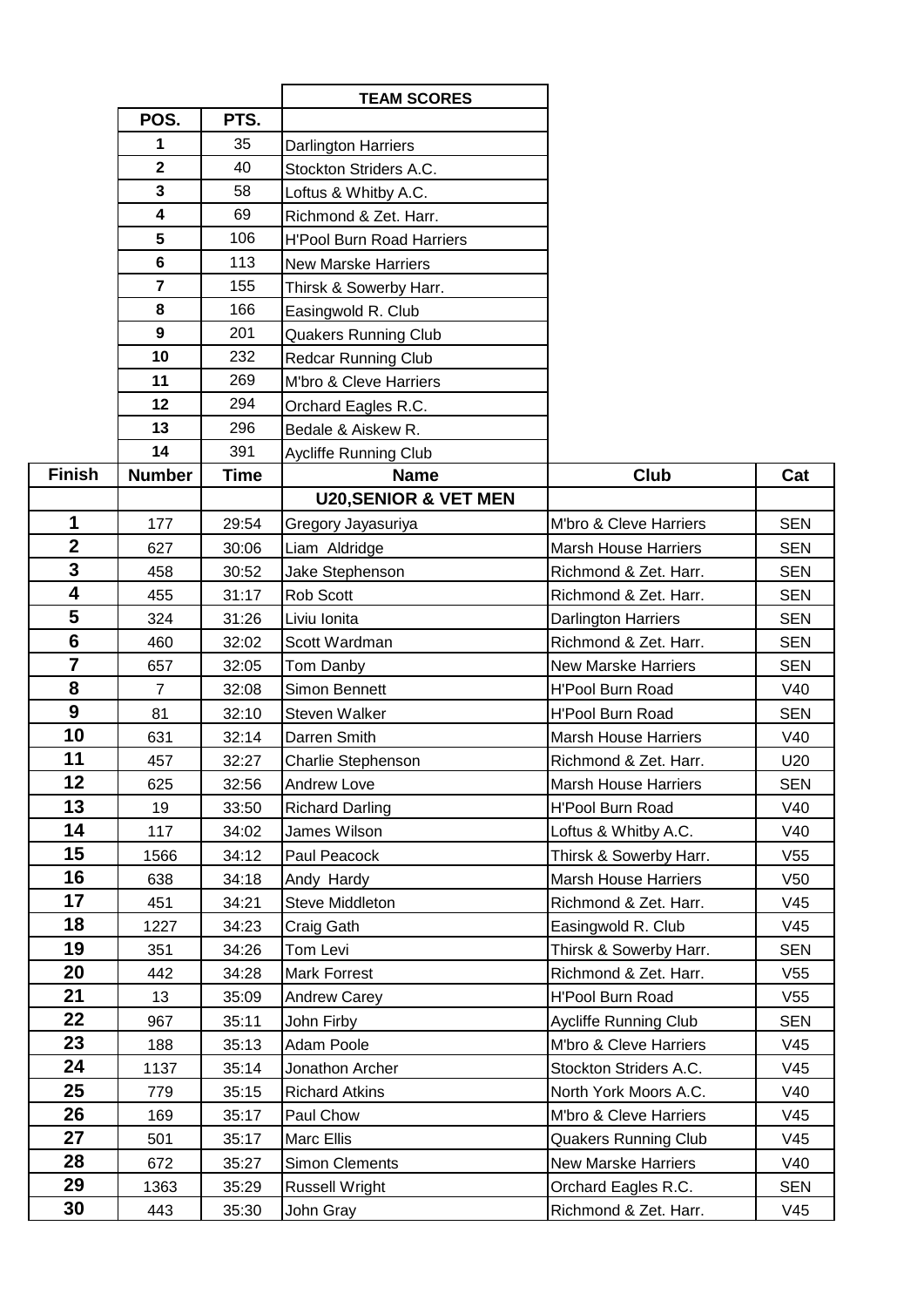| 31 | 8    | 35:31 | lan Bilton              | H'Pool Burn Road            | <b>SEN</b>      |
|----|------|-------|-------------------------|-----------------------------|-----------------|
| 32 | 347  | 35:38 | Simon Rogers            | Darlington Harriers         | V50             |
| 33 | 804  | 35:39 | Victor Brudenell        | North York Moors A.C.       | V50             |
| 34 | 772  | 35:39 | Paul McGough            | North York Moors A.C.       | V45             |
| 35 | 1482 | 35:45 | Diego Segura            | Hambleton A.R.C.            | <b>SEN</b>      |
| 36 | 1431 | 35:50 | Sam Etherington         | Guest Crook A.C.            | <b>SEN</b>      |
| 37 | 502  | 35:53 | Dave Jones              | <b>Quakers Running Club</b> | V45             |
| 38 | 150  | 36:02 | Alex Harrison-Gaze      | Loftus & Whitby A.C.        | U20             |
| 39 | 1139 | 36:02 | <b>Michael Burke</b>    | Stockton Striders A.C.      | <b>SEN</b>      |
| 40 | 1535 | 36:05 | Will Retchless          | Bedale & Aiskew R.          | <b>SEN</b>      |
| 41 | 763  | 36:14 | <b>Jack Hustwitt</b>    | North York Moors A.C.       | <b>SEN</b>      |
| 42 | 49   | 36:15 | <b>Darren Merrilees</b> | H'Pool Burn Road            | <b>SEN</b>      |
| 43 | 808  | 36:17 | David Hughes            | North York Moors A.C.       | V55             |
| 44 | 1476 | 36:21 | Michael Keedy           | Hambleton A.R.C.            | V50             |
| 45 | 639  | 36:21 | Gary Dack               | <b>Marsh House Harriers</b> | V55             |
| 46 | 807  | 36:46 | Andy Pearson            | North York Moors A.C.       | V50             |
| 47 | 331  | 36:50 | Jake Brown              | <b>Darlington Harriers</b>  | <b>SEN</b>      |
| 48 | 1245 | 36:51 | Dave Todd               | Easingwold R. Club          | V40             |
| 49 | 1078 | 36:52 | James Newton            | <b>Redcar Running Club</b>  | <b>SEN</b>      |
| 50 | 52   | 36:52 | <b>Steven Morrison</b>  | H'Pool Burn Road            | <b>SEN</b>      |
| 51 | 148  | 36:55 | Jonno Urban             | Loftus & Whitby A.C.        | <b>SEN</b>      |
| 52 | 176  | 36:59 | Mark Jackson            | M'bro & Cleve Harriers      | V40             |
| 53 | 674  | 37:01 | Paul Cleasby            | <b>New Marske Harriers</b>  | V45             |
| 54 | 183  | 37:08 | Peter McElvaney         | M'bro & Cleve Harriers      | V45             |
| 55 | 191  | 37:17 | <b>Martin Vasey</b>     | M'bro & Cleve Harriers      | V45             |
| 56 | 1080 | 37:43 | Shaun Flewker-Barker    | <b>Redcar Running Club</b>  | <b>SEN</b>      |
| 57 | 1341 | 37:59 | Lee Hutchinson          | Orchard Eagles R.C.         | V40             |
| 58 | 635  | 38:00 | <b>Chris Jefferies</b>  | <b>Marsh House Harriers</b> | V45             |
| 59 | 805  | 38:13 | David Ainsley           | North York Moors A.C.       | V50             |
| 60 | 35   | 38:14 | Jack Hutton             | H'Pool Burn Road            | <b>SEN</b>      |
| 61 | 445  | 38:15 | Anthony Jefford         | Richmond & Zet. Harr.       | <b>SEN</b>      |
| 62 | 1079 | 38:21 | Mark Taylor             | <b>Redcar Running Club</b>  | V40             |
| 63 | 1242 | 38:23 | Roy McGhie              | Easingwold R. Club          | <b>SEN</b>      |
| 64 | 670  | 38:26 | Neil Youngson           | <b>New Marske Harriers</b>  | V40             |
| 65 | 172  | 38:36 | <b>Matthew Frost</b>    | M'bro & Cleve Harriers      | <b>SEN</b>      |
| 66 | 465  | 38:38 | Will Smith              | Richmond & Zet. Harr.       | U20             |
| 67 | 113  | 38:42 | Tom Herbert             | Loftus & Whitby A.C.        | V45             |
| 68 | 1076 | 38:43 | Paul McDermott          | <b>Redcar Running Club</b>  | V <sub>55</sub> |
| 69 | 111  | 38:46 | <b>Garry Tuby</b>       | Loftus & Whitby A.C.        | <b>SEN</b>      |
| 70 | 997  | 38:50 | Andrew Sedgwick         | Aycliffe Running Club       | V45             |
| 71 | 860  | 38:51 | <b>Andrew Curtis</b>    | Scarborough A.C.            | V45             |
| 72 | 1366 | 38:52 | Gordon Mitchell         | Orchard Eagles R.C.         | V40             |
| 73 | 756  | 38:54 | Darren Clements         | North York Moors A.C.       | <b>SEN</b>      |
| 74 | 1544 | 38:57 | James Wigglesworth      | Bedale & Aiskew R.          | V50             |
| 75 | 503  | 39:14 | Tom Chapman             | <b>Quakers Running Club</b> | V45             |
| 76 | 189  | 39:25 | <b>Chris Rumsey</b>     | M'bro & Cleve Harriers      | <b>SEN</b>      |
| 77 | 1053 | 39:30 | Keith Murray            | Darlington Tri Club         | V45             |
| 78 | 344  | 39:34 | David Mckenna           | Darlington Harriers         | V <sub>50</sub> |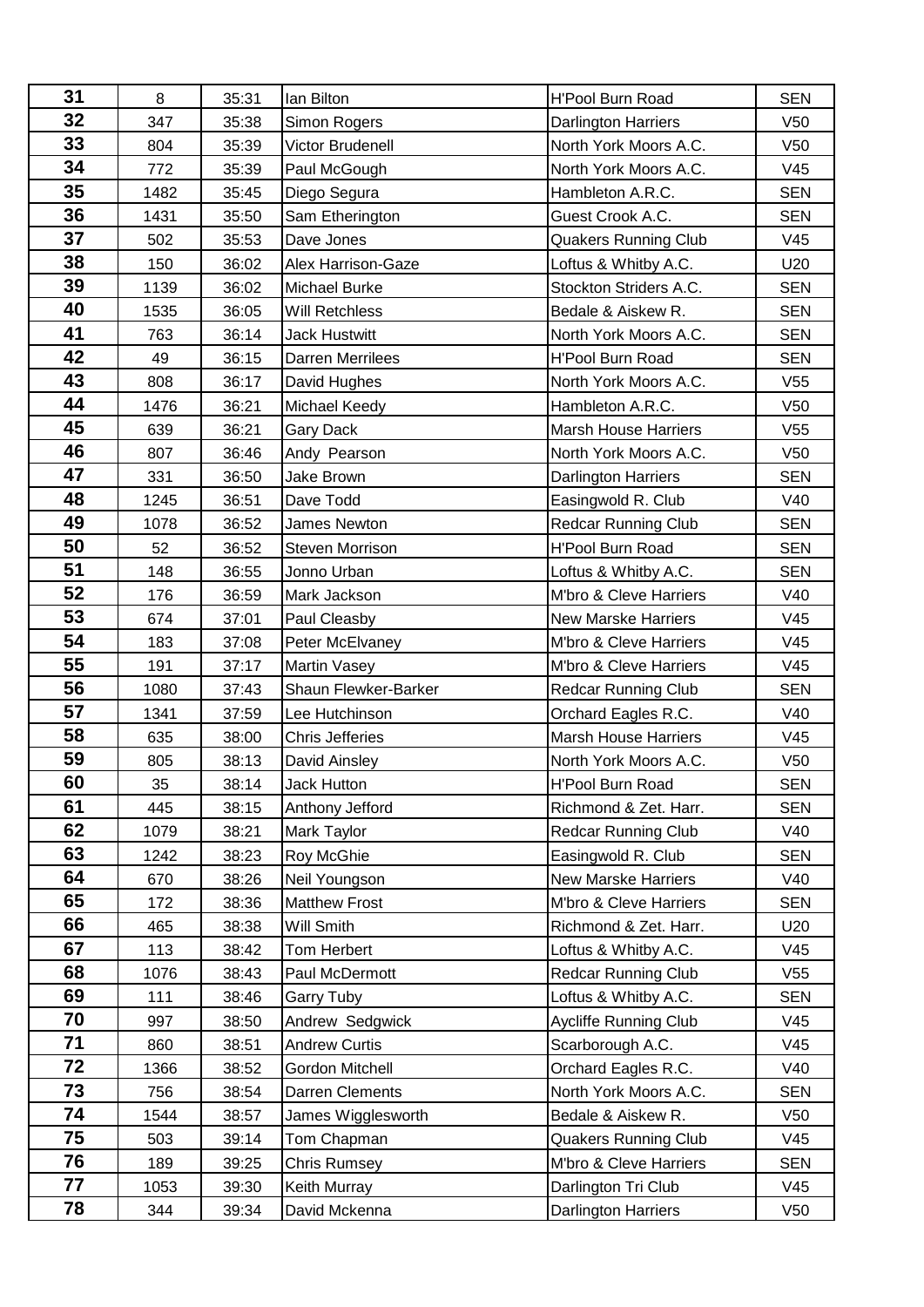| 79  | 1606 | 39:34 | Simon Welch              | <b>Redcar Running Club</b>  | V45             |
|-----|------|-------|--------------------------|-----------------------------|-----------------|
| 80  | 624  | 39:39 | Michael Scott            | <b>Marsh House Harriers</b> | <b>SEN</b>      |
| 81  | 341  | 39:43 | <b>Graham Garvey</b>     | Darlington Harriers         | V45             |
| 82  | 185  | 39:44 | Daniel McGowan           | M'bro & Cleve Harriers      | <b>SEN</b>      |
| 83  | 1141 | 39:48 | Paul Morton              | Stockton Striders A.C.      | V45             |
| 84  | 675  | 39:50 | David Aspin              | <b>New Marske Harriers</b>  | V50             |
| 85  | 165  | 40:09 | Nigel Leonard Barnbrook  | M'bro & Cleve Harriers      | <b>V60</b>      |
| 86  | 132  | 40:10 | Peter Walsh              | Loftus & Whitby A.C.        | V <sub>55</sub> |
| 87  | 1135 | 40:13 | Dave Fender              | Stockton Striders A.C.      | V40             |
| 88  | 1120 | 40:14 | Paul Johnson             | Stockton Striders A.C.      | V50             |
| 89  | 149  | 40:14 | Colin Harrison           | Loftus & Whitby A.C.        | V60             |
| 90  | 1643 | 40:16 | Kevin Wilson             | Darlington Harriers         | V50             |
| 91  | 16   | 40:17 | lan Cook                 | <b>H'Pool Burn Road</b>     | <b>V60</b>      |
| 92  | 1114 | 40:20 | <b>Finlay Pennington</b> | Stockton Striders A.C.      | <b>SEN</b>      |
| 93  | 1191 | 40:22 | Matthew Burke            | Allerton Junior A.C.        | <b>SEN</b>      |
| 94  | 648  | 40:29 | Darren Clarkson          | <b>Marsh House Harriers</b> | V40             |
| 95  | 866  | 40:36 | Mark May                 | Scarborough A.C.            | V <sub>55</sub> |
| 96  | 507  | 40:41 | Rob Dent                 | <b>Quakers Running Club</b> | V40             |
| 97  | 338  | 40:45 | Colin Taylor             | <b>Darlington Harriers</b>  | V45             |
| 98  | 371  | 40:52 | Joe O'Keefe              | Thirsk & Sowerby Harr.      | <b>SEN</b>      |
| 99  | 528  | 40:53 | Simon Mulholland         | <b>Quakers Running Club</b> | V45             |
| 100 | 806  | 41:05 | <b>Graham Currie</b>     | North York Moors A.C.       | V60             |
| 101 | 1133 | 41:07 | Ste King                 | Stockton Striders A.C.      | V50             |
| 102 | 636  | 41:11 | Calvin Nicholson         | <b>Marsh House Harriers</b> | V45             |
| 103 | 163  | 41:14 | Gordon Baird             | M'bro & Cleve Harriers      | V60             |
| 104 | 167  | 41:22 | Paul Birch               | M'bro & Cleve Harriers      | V <sub>55</sub> |
| 105 | 1357 | 41:41 | <b>Nathaniel Snell</b>   | Orchard Eagles R.C.         | V45             |
| 106 | 1093 | 41:49 | Jordan Whithead          | <b>Redcar Running Club</b>  | <b>SEN</b>      |
| 107 | 174  | 41:51 | <b>Michael Good</b>      | M'bro & Cleve Harriers      | V <sub>55</sub> |
| 108 | 1187 | 41:54 | Daniel Cardie            | Allerton Junior A.C.        | <b>SEN</b>      |
| 109 | 887  | 41:55 | David Raymond            | Teesdale A.C.               | V <sub>55</sub> |
| 110 | 1347 | 41:57 | Scott Murray             | Orchard Eagles R.C.         | V40             |
| 111 | 1451 | 42:04 | Daniel Short             | M'bro & Cleve Harriers      | <b>SEN</b>      |
| 112 | 677  | 42:07 | lain Povey               | <b>New Marske Harriers</b>  | V <sub>55</sub> |
| 113 | 770  | 42:08 | Mark Brown               | North York Moors A.C.       | V45             |
| 114 | 782  | 42:08 | <b>Stuart Dawes</b>      | North York Moors A.C.       | V <sub>50</sub> |
| 115 | 1417 | 42:21 | Louis Bloomfield         | North East Project          | <b>SEN</b>      |
| 116 | 1416 | 42:21 | Paul Dodds               | North East Project          | V60             |
| 117 | 363  | 42:22 | David Trevitt            | Thirsk & Sowerby Harr.      | V50             |
| 118 | 365  | 42:28 | Andy Butcher             | Thirsk & Sowerby Harr.      | V <sub>55</sub> |
| 119 | 680  | 42:32 | <b>Matthew Tarrant</b>   | <b>New Marske Harriers</b>  | V60             |
| 120 | 778  | 42:37 | Peter Keen               | North York Moors A.C.       | V40             |
| 121 | 1081 | 42:47 | Keith Burt               | <b>Redcar Running Club</b>  | V <sub>50</sub> |
| 122 | 529  | 42:56 | Gary Read                | <b>Quakers Running Club</b> | V40             |
| 123 | 1479 | 42:57 | Phill Heward             | Hambleton A.R.C.            | V45             |
| 124 | 1348 | 42:57 | Steven Newton            | Orchard Eagles R.C.         | V <sub>50</sub> |
| 125 | 531  | 43:15 | Alex Waddington          | <b>Quakers Running Club</b> | V40             |
| 126 | 637  | 43:24 | Paul Edwards             | <b>Marsh House Harriers</b> | V <sub>50</sub> |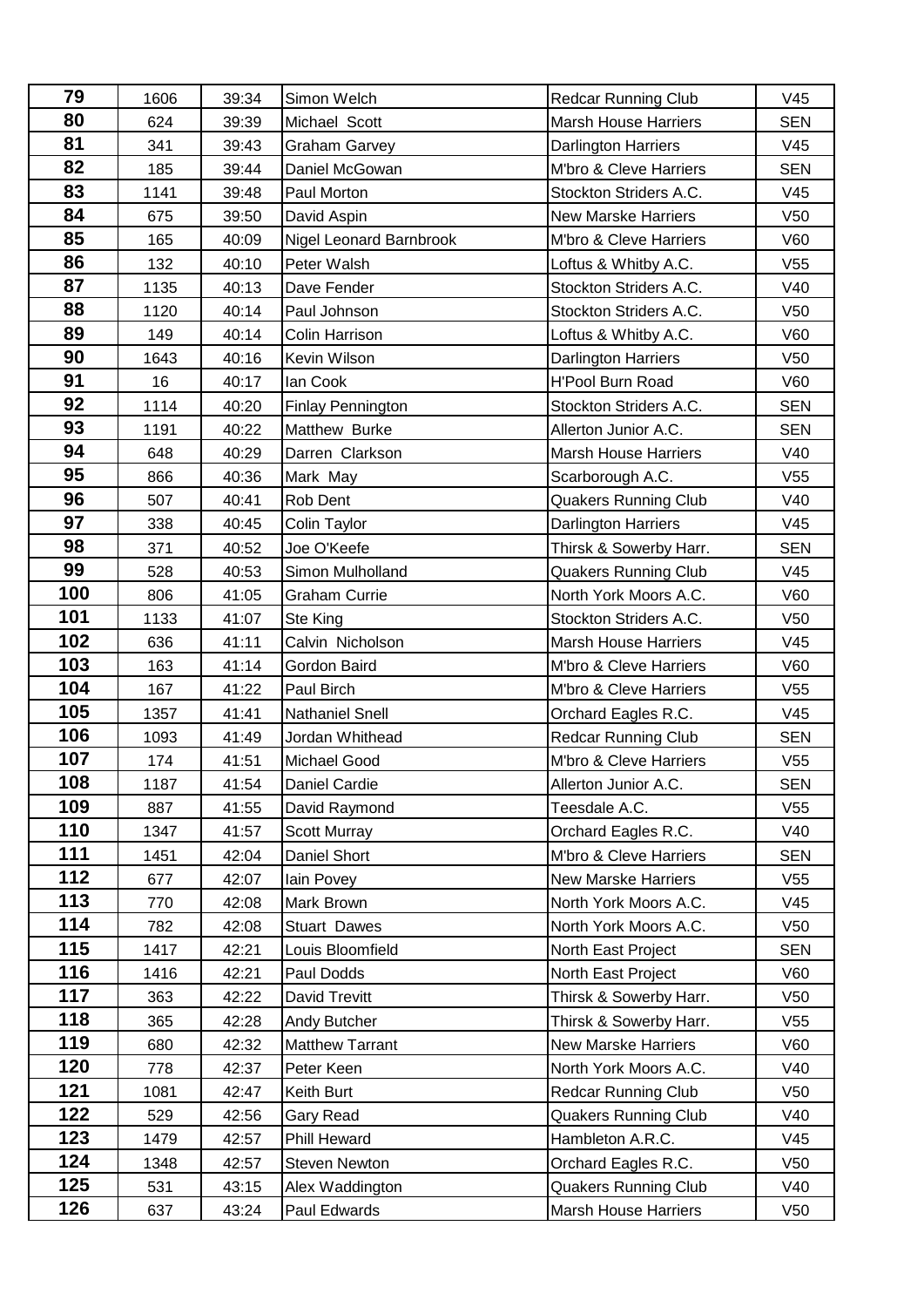| 127                     | 114                     | 43:33          | <b>Chris Foster</b>                  | Loftus & Whitby A.C.                            | V45             |
|-------------------------|-------------------------|----------------|--------------------------------------|-------------------------------------------------|-----------------|
| 128                     | 976                     | 43:34          | Shaun Dodd                           | <b>Aycliffe Running Club</b>                    | V <sub>50</sub> |
| 129                     | 633                     | 44:03          | Mark Scott                           | <b>Marsh House Harriers</b>                     | V45             |
| 130                     | 26                      | 44:11          | Keith Galbraith                      | <b>H'Pool Burn Road</b>                         | V60             |
| 131                     | 1101                    | 44:20          | Ben Robinson                         | Stockton Striders A.C.                          | V <sub>55</sub> |
| 132                     | 1124                    | 44:22          | Peter Camp                           | Stockton Striders A.C.                          | V65             |
| 133                     | 764                     | 44:25          | Jamie Taylor                         | North York Moors A.C.                           | V45             |
| 134                     | 679                     | 44:28          | Laurence Everitt                     | New Marske Harriers                             | V60             |
| 135                     | 1553                    | 44:29          | Gary Wilkinson                       | Thirsk & Sowerby Harr.                          | V45             |
| 136                     | 1644                    | 44:37          | lan Brown                            | <b>Darlington Harriers</b>                      | V <sub>55</sub> |
| 137                     | 120                     | 44:43          | Gary Beard                           | Loftus & Whitby A.C.                            | V <sub>55</sub> |
| 138                     | 517                     | 44:46          | David Murphy                         | <b>Quakers Running Club</b>                     | V <sub>55</sub> |
| 139                     | 513                     | 45:16          | Rob Gillham                          | <b>Quakers Running Club</b>                     | V <sub>50</sub> |
| 140                     | 981                     | 45:56          | Shaun Dodds                          | Aycliffe Running Club                           | V <sub>50</sub> |
| 141                     | 1604                    | 46:03          | Christopher Watson                   | <b>Redcar Running Club</b>                      | <b>SEN</b>      |
| 142                     | 526                     | 46:22          | David Todd                           | <b>Quakers Running Club</b>                     | V <sub>50</sub> |
| 143                     | 67                      | 46:28          | <b>Nigel Shaw</b>                    | H'Pool Burn Road                                | V60             |
| 144                     | 1330                    | 46:34          | Sean Boland                          | Orchard Eagles R.C.                             | V45             |
| 145                     | 521                     | 48:12          | <b>Graham Park</b>                   | <b>Quakers Running Club</b>                     | V <sub>55</sub> |
| 146                     | 352                     | 48:32          | Duncan Fothergill                    | Thirsk & Sowerby Harr.                          | V45             |
| 147                     | 986                     | 48:46          | David Stothard                       | Aycliffe Running Club                           | V <sub>50</sub> |
| 148                     | 1134                    | 48:56          | Nigel Radcliffe                      | Stockton Striders A.C.                          | V <sub>55</sub> |
| 149                     | 1084                    | 49:11          | Michael Moorhouse                    | <b>Redcar Running Club</b>                      | V45             |
| 150                     | 530                     | 50:27          | Raymond Reed                         | <b>Quakers Running Club</b>                     | V55             |
|                         |                         |                |                                      |                                                 |                 |
| 151                     | 1331                    | 51:54          | <b>Stuart Bowen</b>                  | Orchard Eagles R.C.                             | V <sub>50</sub> |
| 152                     | 1136                    | 54:25          | <b>Tony Galilee</b>                  | Stockton Striders A.C.                          | V55             |
|                         |                         |                | <b>TEAM SCORES</b>                   |                                                 |                 |
|                         | POS.                    | PTS.           |                                      |                                                 |                 |
|                         | 1                       | 61             | Richmond & Zet. Harr.                |                                                 |                 |
|                         | $\mathbf 2$             | 124            | H'Pool Burn Road Harriers            |                                                 |                 |
|                         | 3                       | 143            | <b>Marsh House Harriers</b>          |                                                 |                 |
|                         | $\overline{\mathbf{4}}$ | 211            | M'bro & Cleve Harriers               |                                                 |                 |
|                         | 5                       | 222            | North York Moors A.C.                |                                                 |                 |
|                         | $\bf 6$                 | 325            | Loftus & Whitby A.C.                 |                                                 |                 |
|                         | $\overline{7}$          | 333            | <b>Darlington Harriers</b>           |                                                 |                 |
|                         | 8                       | 348            | <b>New Marske Harriers</b>           |                                                 |                 |
|                         | 9                       | 413            | Stockton Striders A.C.               |                                                 |                 |
|                         | 10                      | 420            | <b>Redcar Running Club</b>           |                                                 |                 |
|                         | 11                      | 456            | <b>Quakers Running Club</b>          |                                                 |                 |
|                         | 12                      | 497            | Orchard Eagles R.C.                  |                                                 |                 |
|                         | 13                      | 502            | Thirsk & Sowerby Harr.               |                                                 |                 |
| <b>Finish</b>           | <b>Number</b>           | Time           | <b>Name</b>                          | Club                                            | Cat             |
|                         |                         |                | <b>OVER 65 VET MEN</b>               |                                                 |                 |
| 1                       | 24                      | 24:45          | Karl Edwards                         | H'Pool Burn Road                                | V65             |
| $\overline{\mathbf{2}}$ | 767                     | 27:44          | Laurence Taylor                      | North York Moors A.C.                           | V65             |
| 3                       | 1637                    | 29:58          | <b>Graham Bell</b>                   | Darlington Harriers                             | V65             |
| 4<br>$5\phantom{1}$     | 506<br>37               | 31:10<br>32:56 | <b>Viv Hardwick</b><br>Peter Johnson | <b>Quakers Running Club</b><br>H'Pool Burn Road | V65<br>V65      |